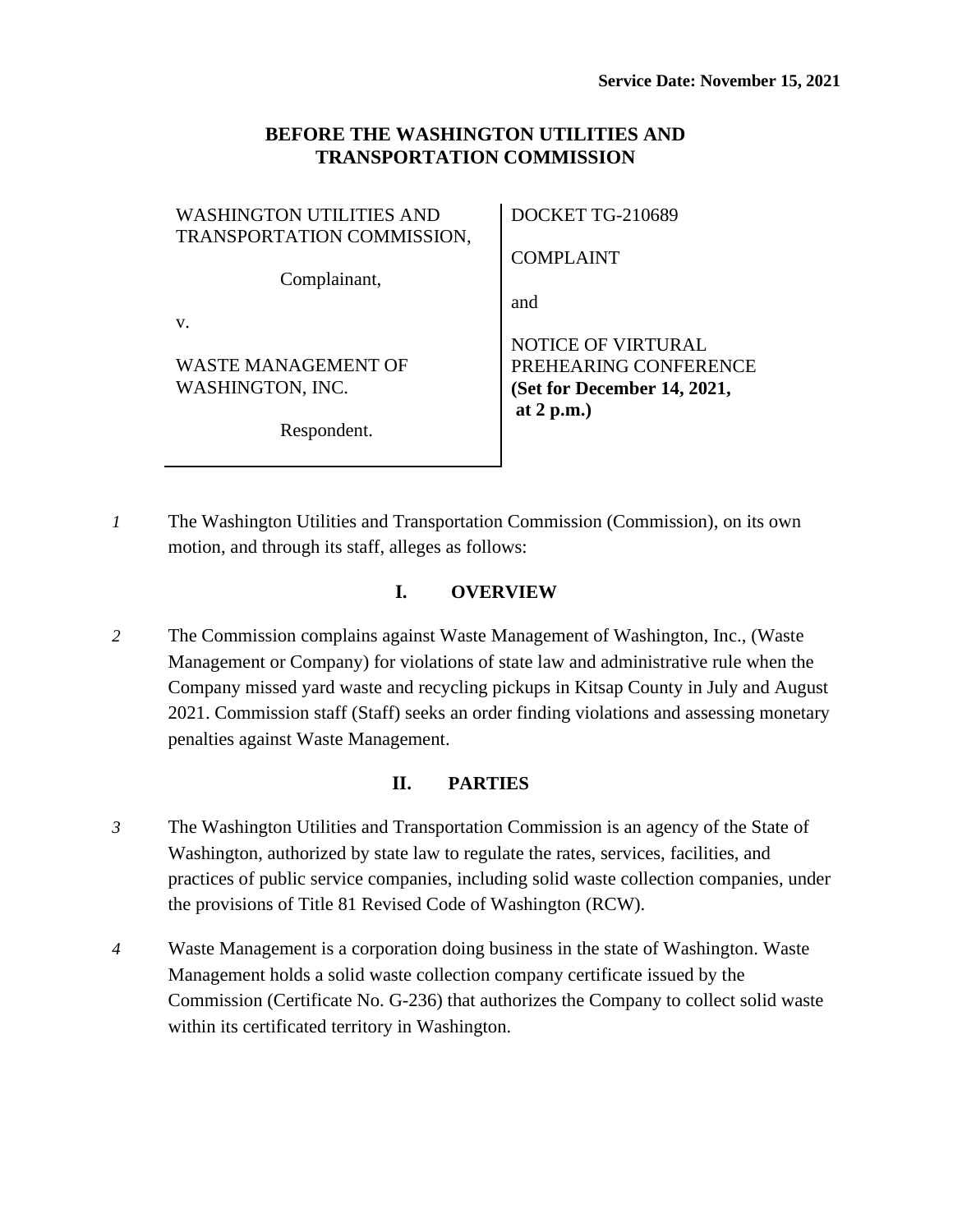## **III. JURISDICTION**

*5* The Commission has jurisdiction over this matter pursuant to RCW 80.01.040; RCW 81.01.010; Chapter 81.04 RCW including RCW 81.04.110, RCW 81.04.380, and RCW 81.04.460; Chapter 81.28 RCW including RCW 81.28.080; Chapter 81.77 RCW including RCW 81.77.030; and Chapter 480-70 of the Washington Administrative Code (WAC).

## **IV. FACTUAL ALLEGATIONS**

- *6* Waste Management operates as a solid waste collection company in the state of Washington under Certificate No. G-237.
- *7* Waste Management d/b/a Brem-Air Disposal provides service pursuant to its Tariff No. 20 in portions of Kitsap County.
- *8* Tariff No. 20 is on file with the Commission.
- *9* Item 100 of Tariff No. 20 provides rates for the collection of residential yard waste and residential recycling and specifies every-other-week collection as the frequency of service for all sizes and numbers of containers.
- *10* Item 30 of Tariff No. 20 sets forth the limitations of service including the conditions that excuse missed collection service.
- *11* Waste Management failed to pick up residential yard waste on regularly scheduled collection days during the week of July 15, 2021, and again during the week of July 29, 2021.
- *12* In the month of August 2021, Waste Management failed to pick up residential recycling on regularly scheduled collection days during the week of August 8.
- *13* According to Waste Management, the Company did not collect yard waste and recycling during these times because the Company had an insufficient number of drivers. Insufficient personnel is not a condition under Item 30 of Tariff No. 20 that excuses missed collection service.
- *14* Kitsap County prescribes minimum service levels in Ordinance 9.48.030 for the collection of yard waste and recycling. The minimum service levels in unincorporated Kitsap County include the collection of yard waste and recycling at least every other week.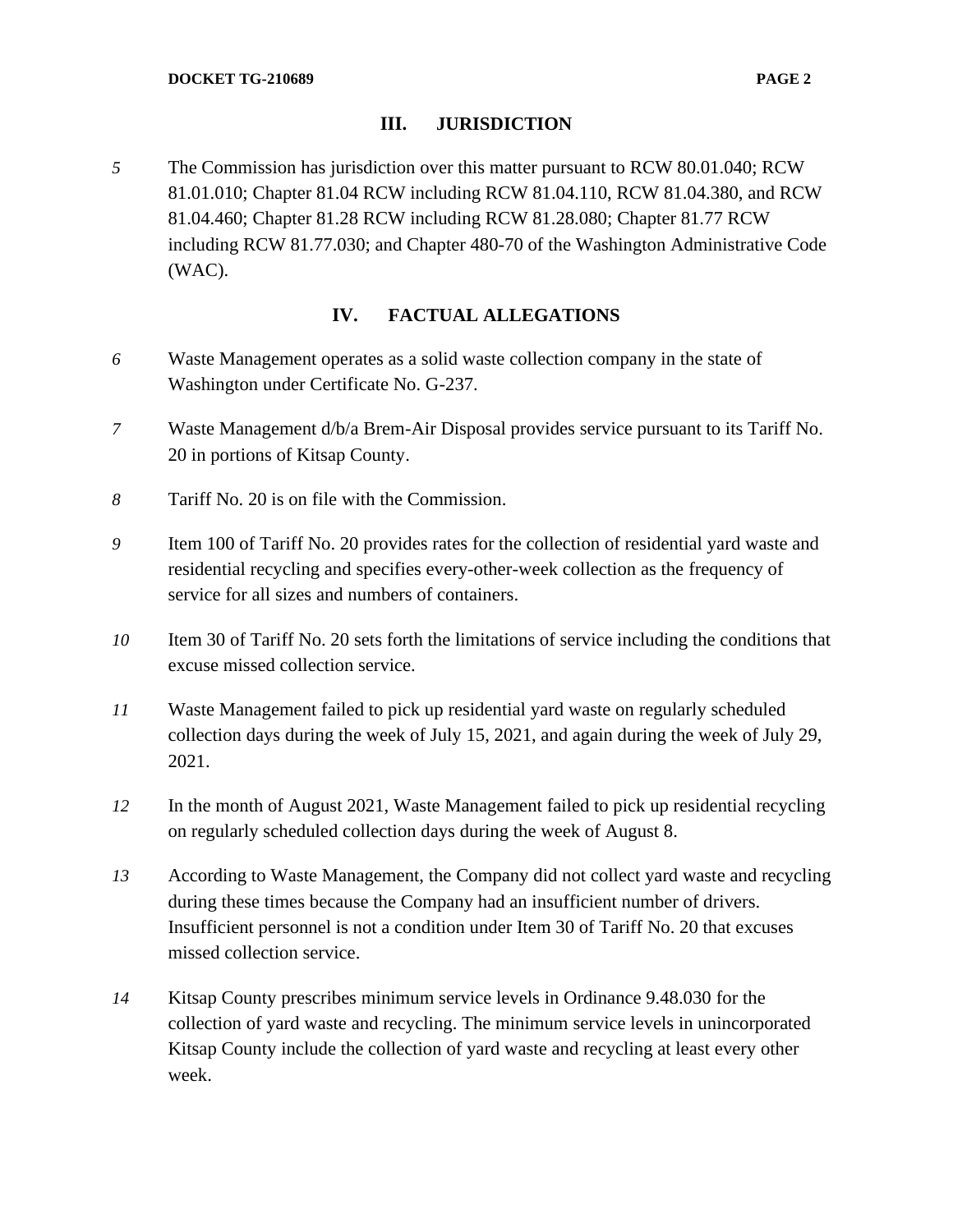#### **DOCKET TG-210689 PAGE 3**

*15* The Commission received a letter dated October 8, 2021, from the Kitsap County Board of Commissioners (Kitsap Board) commenting on its perception of the adequacy of service provided by Waste Management – Brem-Air Disposal under Certificate No. G-237. In the letter, the Kitsap Board state that, according to Kitsap County Solid Waste Division staff, Waste Management is currently providing inadequate services in unincorporated areas of the county. The letter describes areas in need of improvement by Waste Management, which include driver shortages, missed collections, customer outreach, container supply and quality, and customer service.

#### **V. APPLICABLE LAW**

- *16* Pursuant to RCW 81.77.030, the Commission is tasked with supervising and regulating solid waste collection companies that operate in the state of Washington. This task includes fixing rates, charges, classifications, rules and regulations; regulating the accounts, service, and safety of operations; requiring compliance with local solid waste management plans and related implementation ordinances; and supervising and regulating carriers in all other matters affecting the relationship between them and the public which they serve.
- *17* Solid waste collection companies are under a general statutory duty set forth at RCW 81.28.010 to construct, furnish, maintain, and provide safe, adequate, and sufficient service facilities and equipment to enable it to conduct its transportation services promptly, expeditiously, safely, and properly.
- *18* Under RCW 81.28.040, solid waste collection companies must file tariffs with the Commission showing the rates, charges, and classification of their services.
- *19* The Commission's rules, at WAC 480-70-236, explain that no company may provide solid waste collection service until it files, and the commission approves, a tariff.
- *20* RCW 81.28.080 prohibits common carriers, including solid waste collection companies, from charging, demanding, collecting, or receiving a greater or less or different compensation for solid waste collection, or for any related service, than the rates and charges specified in a company's tariff. See also WAC 480-70-236.
- *21* Under RCW 81.04.110, the Commission, on its own motion, may make a complaint in writing, "setting forth any act or thing done or omitted to be done by any public service company . . . in violation . . . of any provision of law or of any order or rule of the Commission."
- *22* Pursuant to RCW 81.04.380, the Commission may penalize a public service company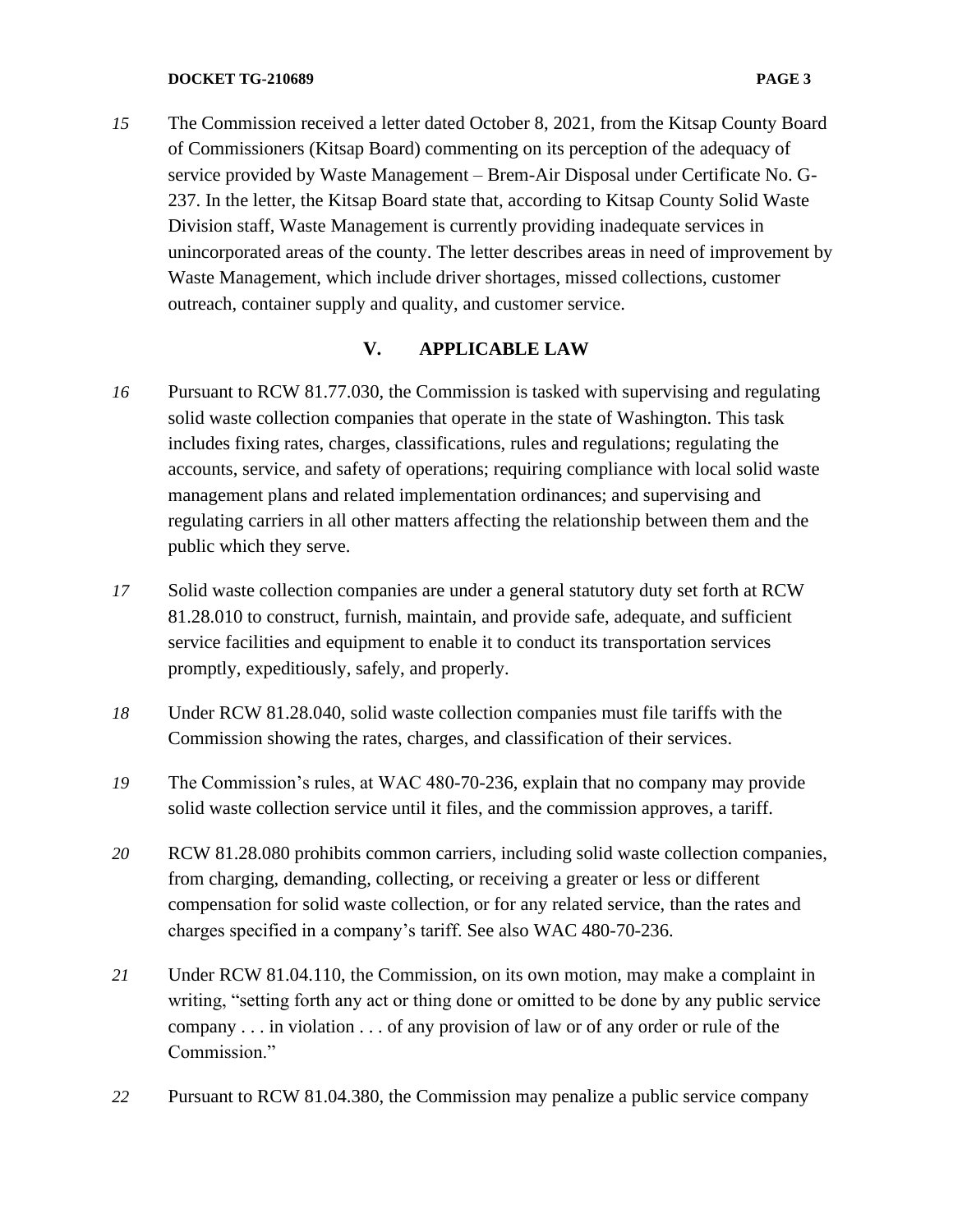that violates or fails to comply with any provision of Title 81 RCW or any order, rule, direction, demand, or requirement of the Commission up to \$1,000 for each and every offense. Every violation is a separate and distinct offense.

*23* The Commission is further authorized, under RCW 81.28.240, after a hearing, to order a solid waste collection company to remedy inadequate or insufficient rules, regulations, practices, equipment, appliances, facilities, or service.

# **VI. CLAIMS AND CAUSES OF ACTION**

## **Violation of RCW 81.28.080 and WAC 480-70-236 – charging published rates and complying with the provisions of approved tariffs**

- *24* The Commission, through its Staff, re-alleges the allegations contained in paragraphs 1 through 23, above.
- *25* RCW 81.28.080 and WAC 480-70-236 prohibit a certificated solid waste collection company from charging, demanding, collecting, or receiving a greater or less or different compensation for solid waste collection services, than the rates and charges specified in the company's tariff filed and in effect at the time. A company violates this statute and this rule when it reduces the level of service required by its tariff.
- *26* Waste Management's applicable tariff, Tariff No. 20, sets forth rates for every-otherweek collection of residential yard waste and recycling.
- *27* RCW 81.04.380 authorizes the Commission to penalize a solid waste collection company that violates or fails to comply with any provision of Title 81 RCW or any order, rule, direction, demand, or requirement of the Commission up to \$1,000 for each and every offense. Every violation is a separate and distinct offense.
- *28* Waste Management failed to collect residential yard waste from 1,905 customers for two consecutive collection periods: the week of July 11 and the week of July 25, 2021. These failures resulted in 3,810 missed collections.
- *29* Waste Management failed to collect residential recycling from 12,820 customers during the week of August 8, 2021.
- *30* When Waste Management failed to collect yard waste 3,810 times during the weeks of July 11 and 25 and failed to collect recycling 12,820 times during the week of August 8, the Company committed 16,630 violations of RCW 81.28.080 and WAC 480-70-236.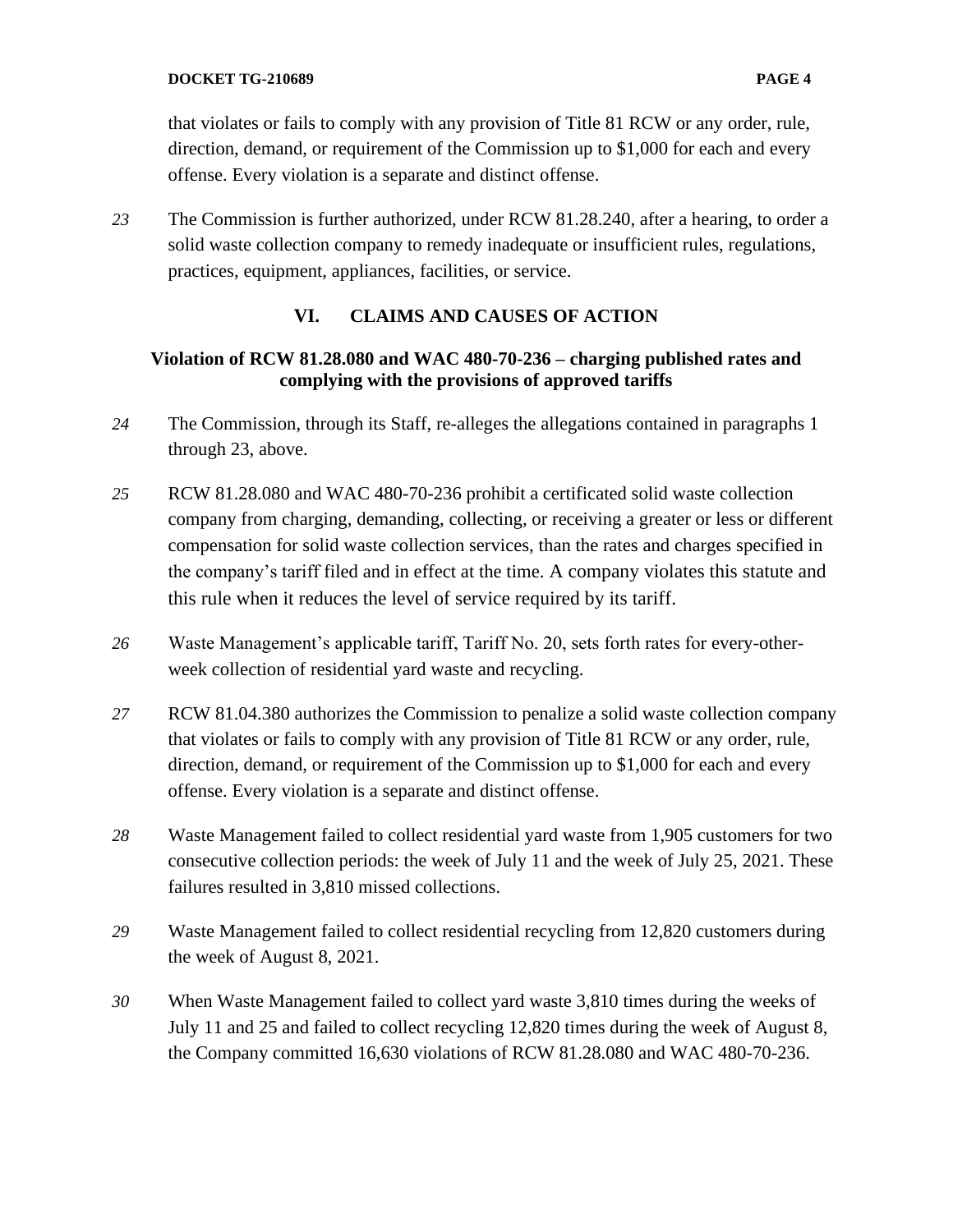## **VII. REQUEST FOR RELIEF**

- *31* Staff requests that the Commission find that Waste Management violated the terms of Tariff No. 20 when it failed to collect yard waste and recycling according to the service levels set forth in the tariff.
- *32* Staff further requests that the Commission find that Waste Management committed 16,630 violations of state law and Commission rule as set forth in the allegations above.
- *33* For the violations of RCW 81.28.080 and WAC 480-70-236, Staff requests that the Commission impose monetary penalties on Waste Management pursuant to RCW 81.04.380 of up to \$1,000 for each violation.
- *34* Finally, Staff requests that the Commission order such other or further relief as appropriate under the circumstances.

## **VIII. PROBABLE CAUSE**

*35* Based on a review of Commission Staff's investigation report, and consistent with RCW 80.01.060 and WAC 480-07-307, the Commission finds probable cause exists to issue this Complaint.

## **IX. NOTICE OF PREHEARING CONFERENCE**

- *36* The Commission will hear this matter under the Administrative Procedure Act (APA), particularly Part IV of chapter 34.05 RCW relating to adjudications. The provisions of the APA that relate to this proceeding include, but are not limited to RCW 34.05.413, RCW 34.05.422, RCW 34.05.431, RCW 34.05.440, RCW 34.05.449, and RCW 34.05.452. The Commission will also follow its procedural rules in WAC 480-07 in this proceeding.
- *37* **THE COMMISSION GIVES NOTICE That it will hold a virtual prehearing conference in this matter at 2 p.m. on December 14, 2021. To attend by phone, call (253) 215-8782 and enter the Meeting ID: 977 4344 1969# and the Passcode: 560741#. To participate via Zoom, please use the following link: [Click here to join](https://utc-wa-gov.zoom.us/j/97743441969?pwd=bHFyNUp1eFZwWEZrTUdvTW9BTy92QT09)  [meeting.](https://utc-wa-gov.zoom.us/j/97743441969?pwd=bHFyNUp1eFZwWEZrTUdvTW9BTy92QT09)**
- *38* The purpose of the prehearing conference is to consider requests for intervention, resolve scheduling matters including establishing dates for distributing evidence, identify the issues in the proceeding, and determine other matters to assist the Commission in resolving the matter, as listed in WAC 480-07-430.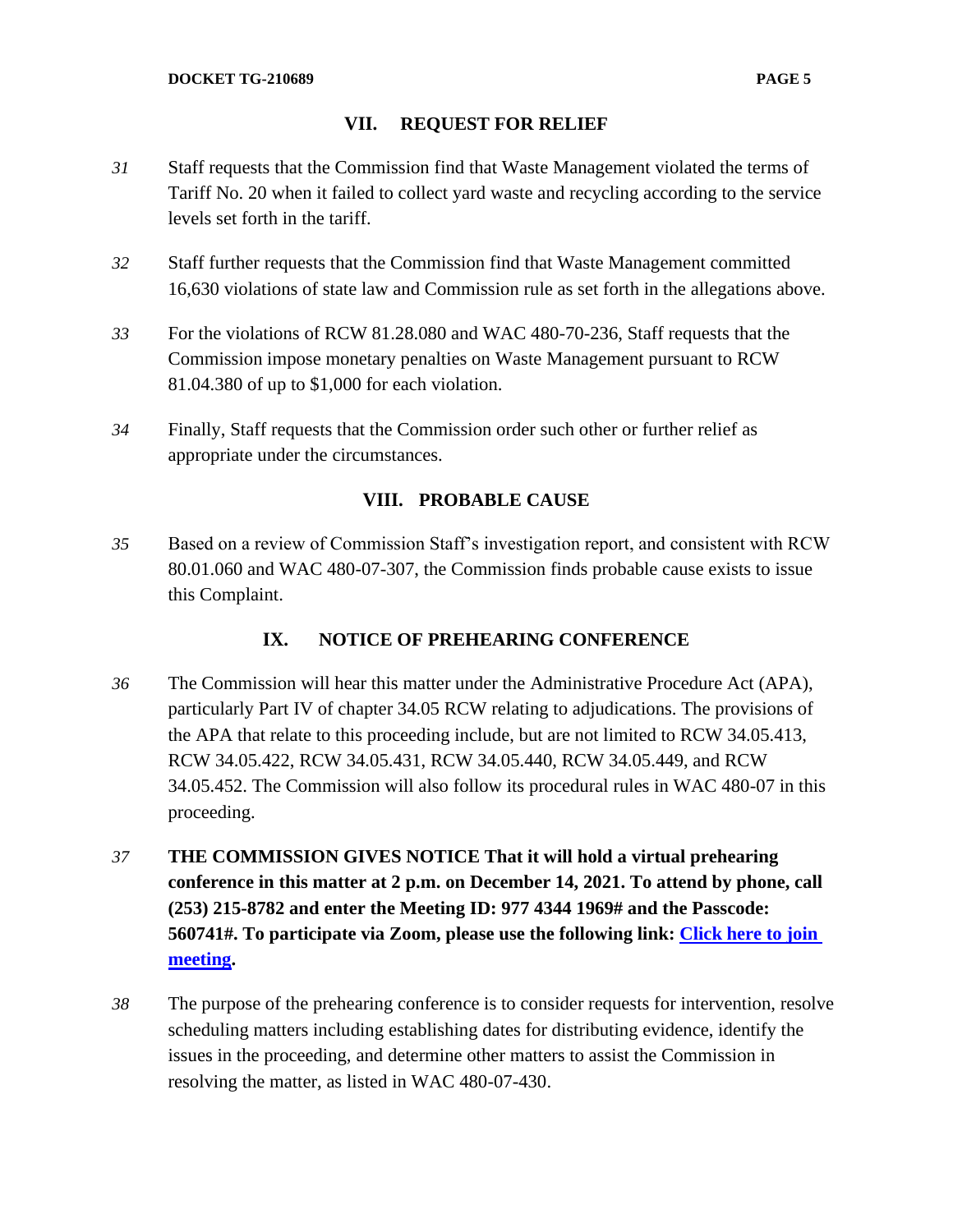#### **DOCKET TG-210689 PAGE 6**

- *39* **INTERVENTION**: Persons who wish to intervene should file a petition to intervene in writing at least three business days before the date of the prehearing conference. See WAC 480-07-355(a). The Commission will consider oral petitions to intervene during the conference, **but strongly prefers written petitions to intervene**. Party representatives must file a notice of appearance with the Commission no later than the business day before the conference. See WAC 480-07-345(2). Parties with more than one representative must identify one individual as the "lead" for purposes of official service. Any party or witness in need of an interpreter or other assistance should fill out the form attached to this notice and return it to the Commission. The Commission will set the time and place for any evidentiary hearings at the prehearing conference, on the record of a later conference or hearing session, or by later written notice.
- *40* **THE COMMISSION GIVES NOTICE that any party who fails to attend or participate in the prehearing conference set by this Notice, or any other stage of this proceeding, may be held in default under RCW 34.05.440 and WAC 480-07-450.**
- *41* The names and mailing addresses of all known parties and their known representatives are as follows:

| Complainant:    | <b>Washington Utilities and Transportation</b><br>Commission<br>621 Woodland Square Loop SE<br>P.O. Box 47250<br>Olympia, WA 98504-7250<br>$(360)$ 664-1160                                          |
|-----------------|------------------------------------------------------------------------------------------------------------------------------------------------------------------------------------------------------|
| Representative: | Jennifer Cameron-Rulkowski<br>Office of the Attorney General<br>621 Woodland Square Loop SE<br>P.O. Box 40128<br>Olympia, WA 98504-0128<br>$(360)$ 664-1186<br>Jennifer.cameron-rulkowski@utc.wa.gov |
| Respondent:     | Waste Management of Washington, Inc.<br>720 4th Ave., Suite 400<br>Kirkland, WA 98033-8136<br>mweinstein@wm.com                                                                                      |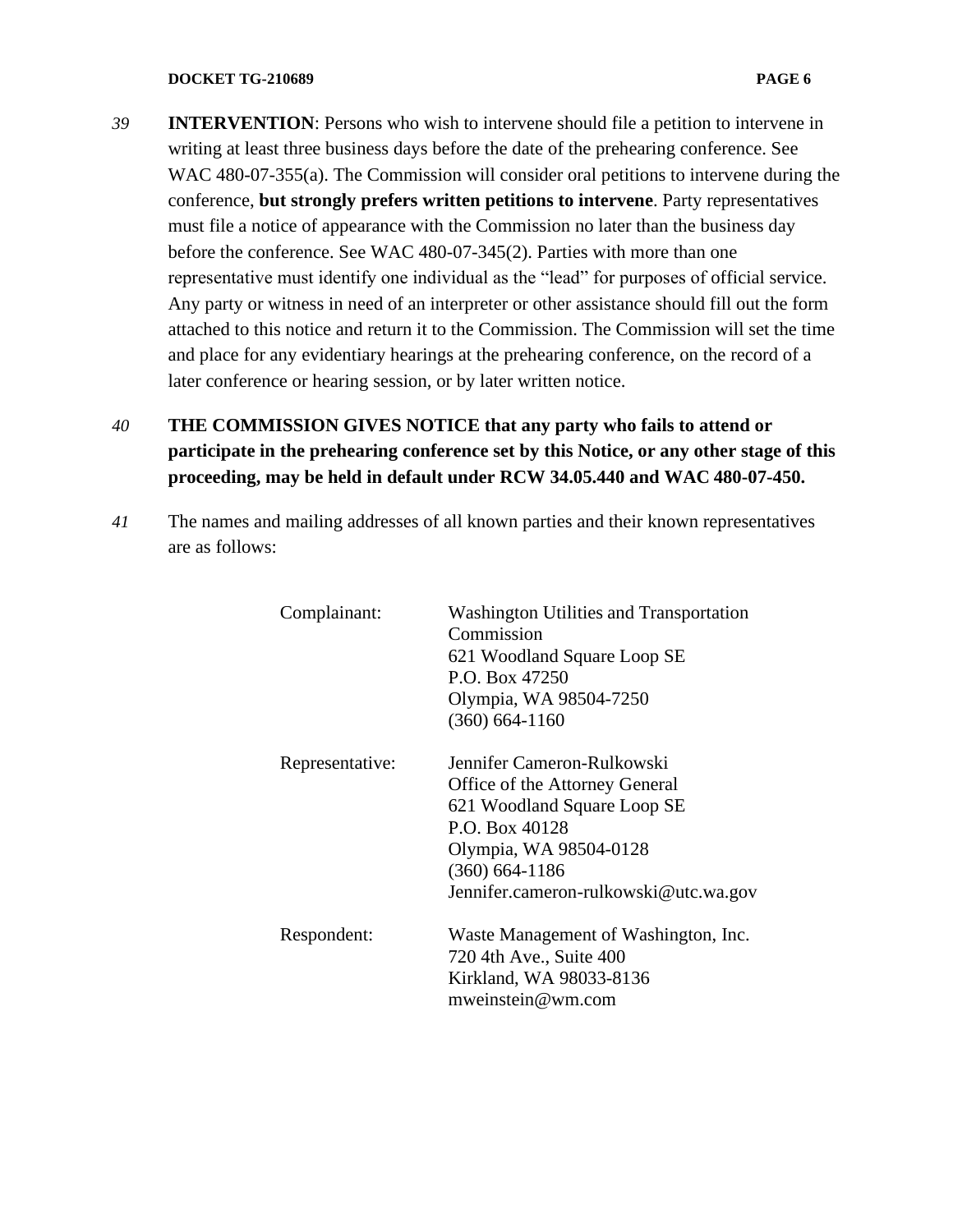Representative: Mike Weinstein Waste Management of Washington, Inc. 720 4th Ave., Suite 400 Kirkland, WA 98033-8136 (425) 814-7840 mweinstein@wm.com

- *42* Administrative Law Judge Andrew O'Connell, from the Commission's Administrative Law Division, will preside during this proceeding.<sup>1</sup>
- *43* The Commission will give parties notice of any other procedural phase of the proceeding in writing or on the record, as appropriate during this proceeding.

DATED at Lacey, Washington, and effective November 15, 2021.

## WASHINGTON UTILITIES AND TRANSPORTATION COMMISSION

/s/ *Rayne Pearson*

RAYNE PEARSON Administrative Law Judge Director, Administrative Law Division

Inquiries may be addressed to:

Amanda Maxwell Executive Director and Secretary Washington Utilities and Transportation Commission P.O. Box 47250 Olympia, WA 98504-7250 (360) 664-1160

<sup>&</sup>lt;sup>1</sup> Judge O'Connell can be reached by email at andrew.j.oconnell@utc.wa.gov or by phone at (360) 664-1285.